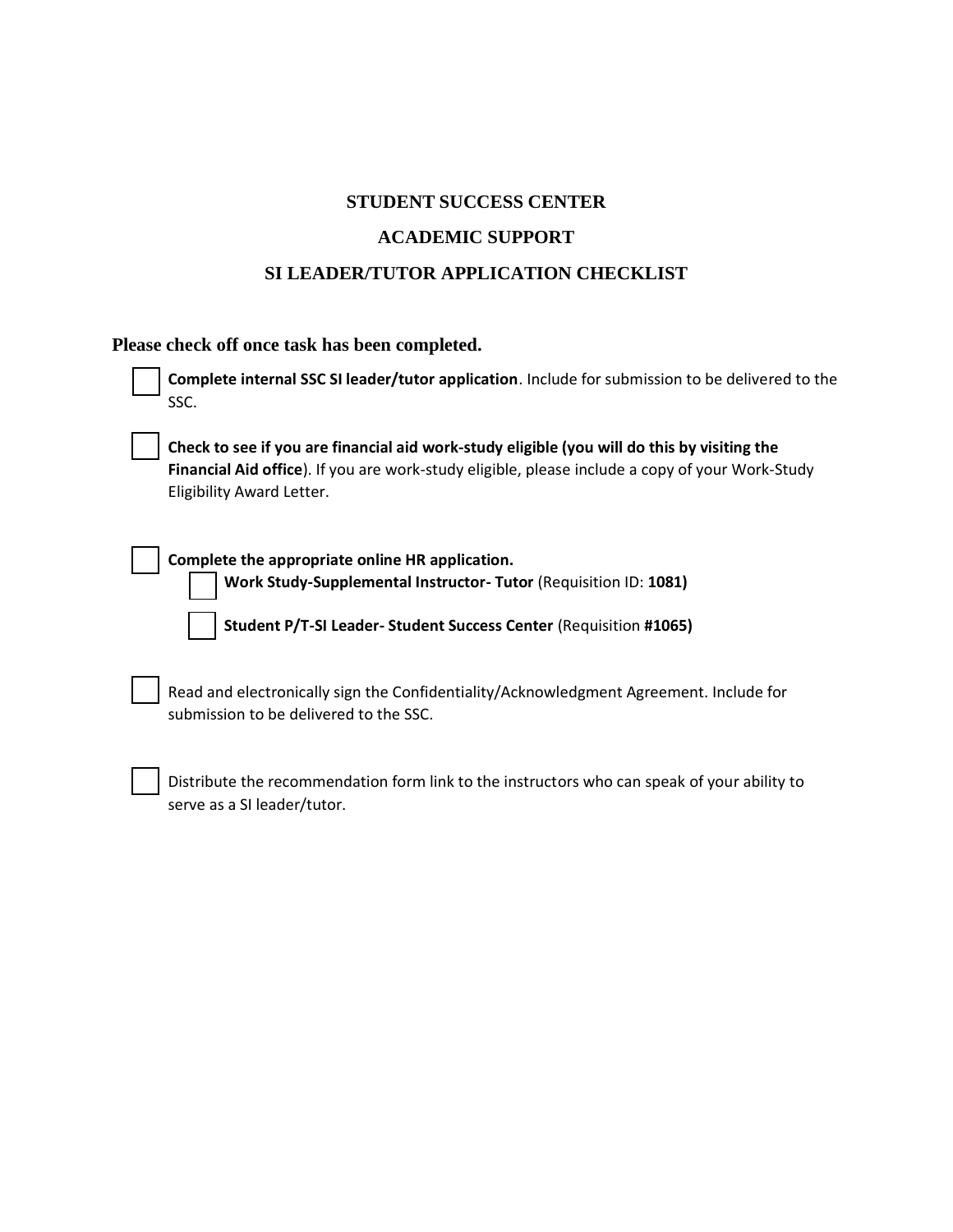

Student Success Center

## Supplemental Instruction (SI) Leader Application

| Last                                                                                          | First |                   | MI              |
|-----------------------------------------------------------------------------------------------|-------|-------------------|-----------------|
|                                                                                               |       |                   |                 |
| Street                                                                                        | City  | State             | Zip             |
|                                                                                               |       | @student.LIFE.edu | Circle: UG   DC |
|                                                                                               |       |                   |                 |
|                                                                                               |       |                   |                 |
|                                                                                               |       |                   |                 |
| 2. Why are you interested in this position and why do you feel that you are a good candidate? |       |                   |                 |

\_\_\_\_\_\_\_\_\_\_\_\_\_\_\_\_\_\_\_\_\_\_\_\_\_\_\_\_\_\_\_\_\_\_\_\_\_\_\_\_\_\_\_\_\_\_\_\_\_\_\_\_\_\_\_\_\_\_\_\_\_\_\_\_\_\_\_\_\_\_\_\_\_\_\_\_\_\_\_\_\_\_\_\_\_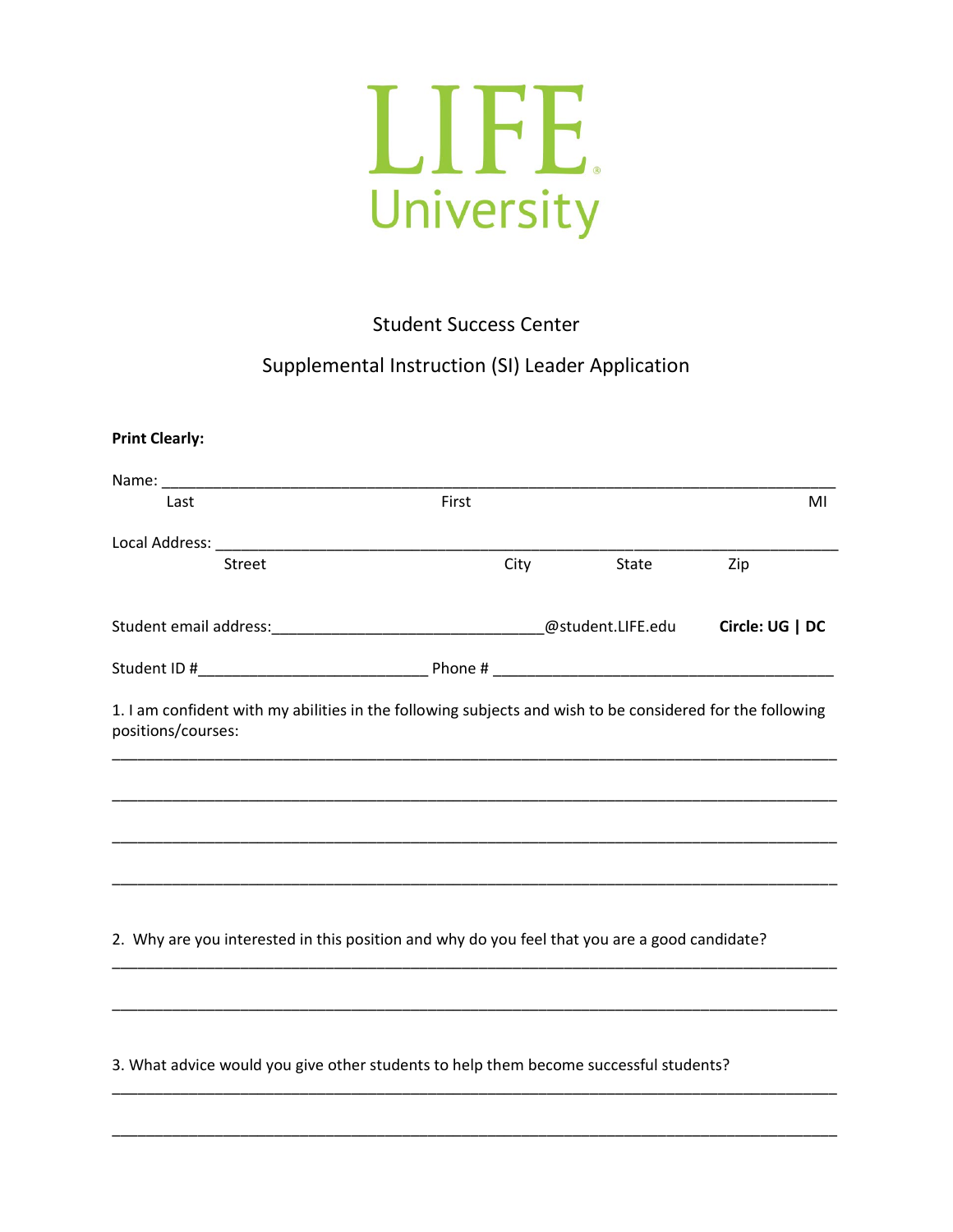4. Describe three study strategies that have helped you perform well in your classes.

5. Have you ever attended an SI session at Life University? How did you benefit from the program?

\_\_\_\_\_\_\_\_\_\_\_\_\_\_\_\_\_\_\_\_\_\_\_\_\_\_\_\_\_\_\_\_\_\_\_\_\_\_\_\_\_\_\_\_\_\_\_\_\_\_\_\_\_\_\_\_\_\_\_\_\_\_\_\_\_\_\_\_\_\_\_\_\_\_\_\_\_\_\_\_\_\_\_\_\_

\_\_\_\_\_\_\_\_\_\_\_\_\_\_\_\_\_\_\_\_\_\_\_\_\_\_\_\_\_\_\_\_\_\_\_\_\_\_\_\_\_\_\_\_\_\_\_\_\_\_\_\_\_\_\_\_\_\_\_\_\_\_\_\_\_\_\_\_\_\_\_\_\_\_\_\_\_\_\_\_\_\_\_\_\_

\_\_\_\_\_\_\_\_\_\_\_\_\_\_\_\_\_\_\_\_\_\_\_\_\_\_\_\_\_\_\_\_\_\_\_\_\_\_\_\_\_\_\_\_\_\_\_\_\_\_\_\_\_\_\_\_\_\_\_\_\_\_\_\_\_\_\_\_\_\_\_\_\_\_\_\_\_\_\_\_\_\_\_\_\_

\_\_\_\_\_\_\_\_\_\_\_\_\_\_\_\_\_\_\_\_\_\_\_\_\_\_\_\_\_\_\_\_\_\_\_\_\_\_\_\_\_\_\_\_\_\_\_\_\_\_\_\_\_\_\_\_\_\_\_\_\_\_\_\_\_\_\_\_\_\_\_\_\_\_\_\_\_\_\_\_\_\_\_\_\_

\_\_\_\_\_\_\_\_\_\_\_\_\_\_\_\_\_\_\_\_\_\_\_\_\_\_\_\_\_\_\_\_\_\_\_\_\_\_\_\_\_\_\_\_\_\_\_\_\_\_\_\_\_\_\_\_\_\_\_\_\_\_\_\_\_\_\_\_\_\_\_\_\_\_\_\_\_\_\_\_\_\_\_\_\_

\_\_\_\_\_\_\_\_\_\_\_\_\_\_\_\_\_\_\_\_\_\_\_\_\_\_\_\_\_\_\_\_\_\_\_\_\_\_\_\_\_\_\_\_\_\_\_\_\_\_\_\_\_\_\_\_\_\_\_\_\_\_\_\_\_\_\_\_\_\_\_\_\_\_\_\_\_\_\_\_\_\_\_\_\_

\_\_\_\_\_\_\_\_\_\_\_\_\_\_\_\_\_\_\_\_\_\_\_\_\_\_\_\_\_\_\_\_\_\_\_\_\_\_\_\_\_\_\_\_\_\_\_\_\_\_\_\_\_\_\_\_\_\_\_\_\_\_\_\_\_\_\_\_\_\_\_\_\_\_\_\_\_\_\_\_\_\_\_\_\_

\_\_\_\_\_\_\_\_\_\_\_\_\_\_\_\_\_\_\_\_\_\_\_\_\_\_\_\_\_\_\_\_\_\_\_\_\_\_\_\_\_\_\_\_\_\_\_\_\_\_\_\_\_\_\_\_\_\_\_\_\_\_\_\_\_\_\_\_\_\_\_\_\_\_\_\_\_\_\_\_\_\_\_\_\_

\_\_\_\_\_\_\_\_\_\_\_\_\_\_\_\_\_\_\_\_\_\_\_\_\_\_\_\_\_\_\_\_\_\_\_\_\_\_\_\_\_\_\_\_\_\_\_\_\_\_\_\_\_\_\_\_\_\_\_\_\_\_\_\_\_\_\_\_\_\_\_\_\_\_\_\_\_\_\_\_\_\_\_\_\_

\_\_\_\_\_\_\_\_\_\_\_\_\_\_\_\_\_\_\_\_\_\_\_\_\_\_\_\_\_\_\_\_\_\_\_\_\_\_\_\_\_\_\_\_\_\_\_\_\_\_\_\_\_\_\_\_\_\_\_\_\_\_\_\_\_\_\_\_\_\_\_\_\_\_\_\_\_\_\_\_\_\_\_\_\_

6. If selected for this position, I will be able to attend the SI leader training that is scheduled for the Saturday of week 1 from 9:30am-5pm in CCE 109**. Circle one: Yes / No**

7. If you are an international student, have you met with Matikeeva-Kinney Sairaguhave about employment status as an international student? **Circle one: Yes / No**

I hereby attest that all information contained in this application is truthful and accurate.

\_\_\_\_\_\_\_\_\_\_\_\_\_\_\_\_\_\_\_\_\_\_\_\_\_\_\_\_\_\_\_\_\_\_ \_\_\_\_\_\_\_\_\_\_\_\_\_\_\_\_\_\_

Signature Date